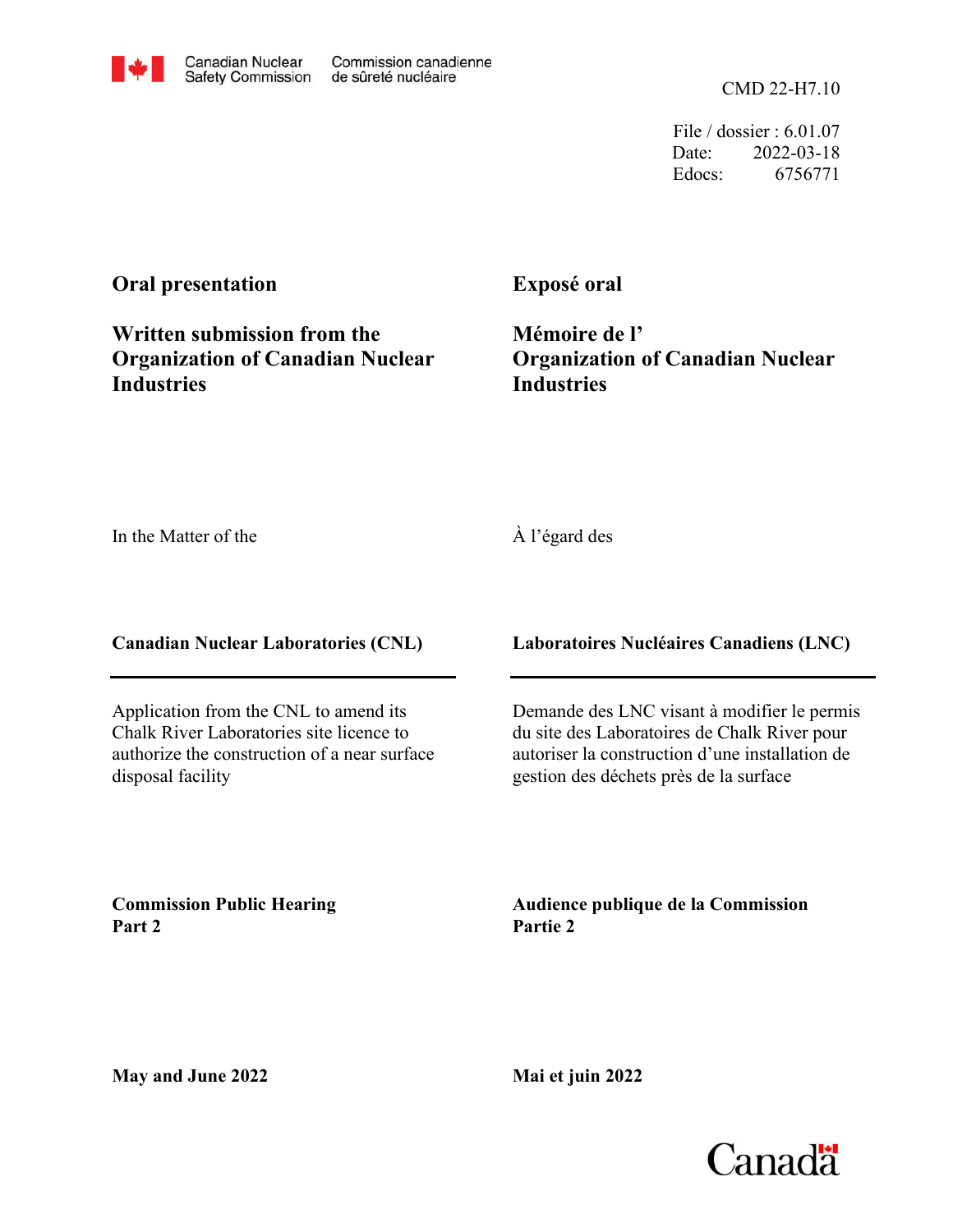

Senior Tribunal Officer, Secretariat Canadian Nuclear Safety Commission 280 Slater Street P.O. Box 1046, Station B Ottawa, Ontario K1P 5S9

March 10, 2022

Subject: Canadian Nuclear Laboratories' application to amend its Chalk River Laboratories site license to authorize the construction of a near surface disposal facility IAA Reference Number: 80122

Dear Secretariat:

The Organization of Canadian Nuclear Industries (OCNI) is the leading voice of the Canadian nuclear supply chain and its 240 members and associates. Founded in 1979, OCNI actively promotes the production of safe, clean, and reliable nuclear energy, as well as the establishment of the needed infrastructure to carry out and manage nuclear projects in Canada. Today, OCNI is proud to support the Canadian Nuclear Laboratories' (CNL) application to authorize the construction of a near surface disposal facility (NSDF) for low-level radioactive waste.

Canada has a long history of safely executing nuclear projects and managing nuclear assets, all under the governance of the Canadian Nuclear Safety Commission (CNSC). For approximately 70 years the Canadian nuclear industry has developed and refined its expertise as a Tier One nuclear country, and this includes it world class nuclear regulatory regime, evidenced through its influence on the nuclear regulatory practices in other CANDU countries. The CNSC, through its continuous investigation of new technologies and international collaboration, can provide Canadians a strong and reliable licensing framework for nuclear operators that helps ensure the safest and most robust nuclear activities.

To continue our tradition as a strong Tier One nuclear country Canada must now implement solutions to ensure the safe and secure disposal of the waste products from its many nuclear activities. To date, the industry has mostly relied upon interim solutions for storage either because the current volume or requirements did not yet require a more permanent solution. Now, with active refurbishments and revitalization projects across the industry, the time has come for the Canadian nuclear industry to execute its long-planned solutions for the disposal of waste from nuclear projects and operations.

In this case, the proposed Near Surface Disposal Facility is a permanent and environmentally sound technological solution that includes a highly engineered containment mound, site infrastructure and wastewater treatment facilities. This design uses natural and synthetic barriers that work together to ensure the integrity of the facility will last more than a thousand years – much longer that the time it will take for the radioactivity contained within to decay to a safe level.

In addition to presenting OCNI's support for this project I wish to add my personal endorsement as a long-time resident of Deep River. Today, my family maintains waterfront property in Deep River and we